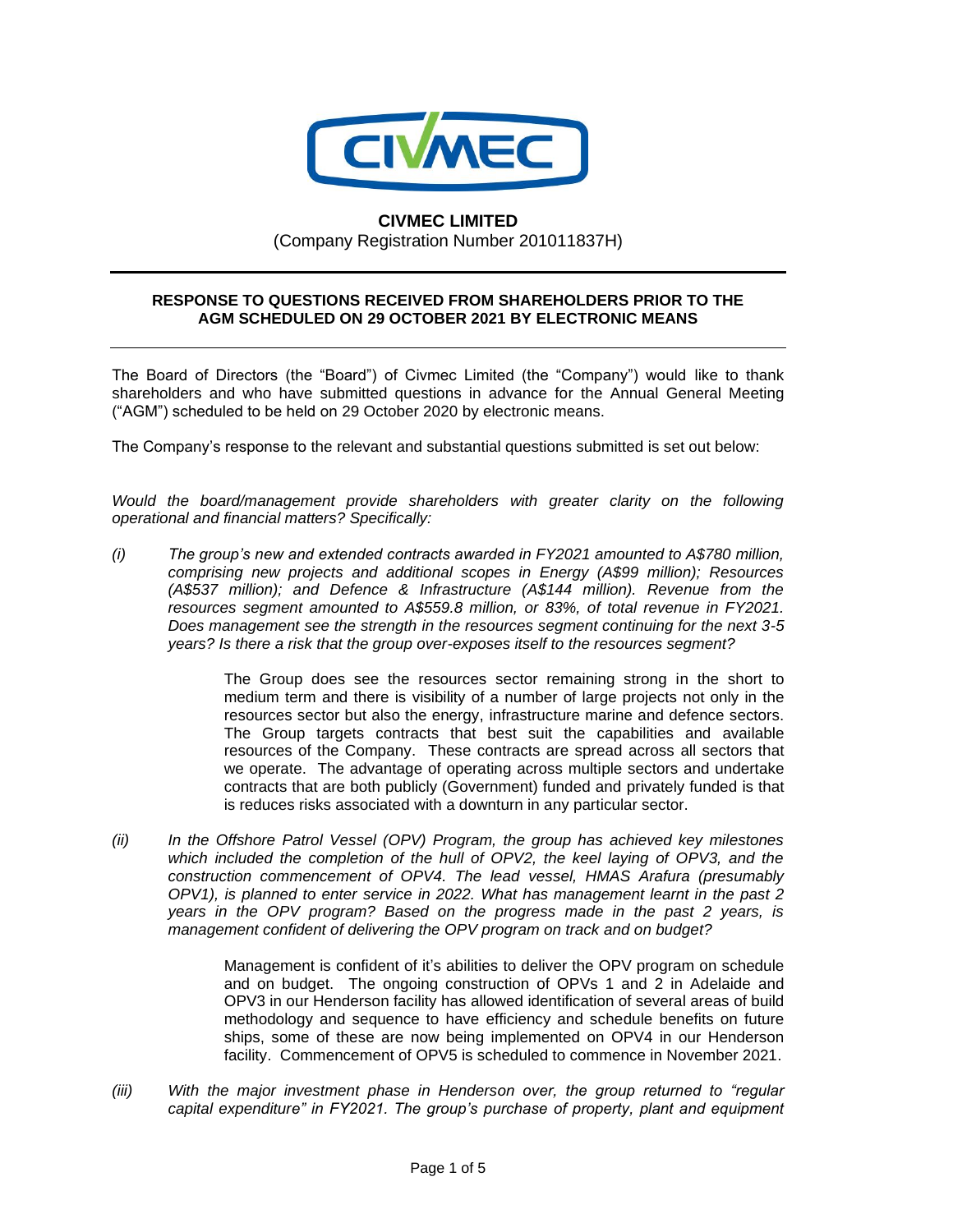*decreased from A\$70.0 million in FY2020 to A\$21.6 million in FY2021. Can management help shareholders understand if it is able to support the order book of A\$1.0 billion without any further significant investment into capex, other than its "regular capital expenditure"?* 

With the construction of the assembly hall in Henderson complete, CAPEX spend has returned to more normalised levels with a focus on CAPEX to replace older items of construction plant to support our construction and maintenance contracts. We have also recently announced a spend of circa A\$10m to construct a new facility in Port Hedland, Western Australia to use as a base of operations in the region when growing our maintenance business in that region. Capital requirements to grow the construction and manintenance disciplines of the group are much lower than those to build facilities for manufacturing so we do not forsee issues maintaining (and growing) our orderbook with a reduced CAPEX spend

*(iv) Are there plans to further lower the net debt-to-equity ratio? From page 162 (Note 32 – Financial risk management objectives and policies: Capital management), it is shown that the group's net debt-to-equity ratio improved from 0.93 times to 0.78 times. What is the optimal gearing ratio to support the group's growth objectives?*

> As described in the answer to the previous question, the Group does not forsee a requirement for large CAPEX spend and as such will utilise cash flows for reducing debt in the medium term. The Group has sufficient headroom in it's finance facilities that can be drawn to fund short term working capital requirements of the Group as the need arises from the differing cashflow requirements of contracts being delivered.

*The group's sustainability report (SR) for FY2021 will be released in November 2021. The sustainability report links the group's sustainability principles to its mission, vision and values and is being prepared in accordance with the Global Reporting Initiative Sustainability Reporting Standards 2016 core-level reporting. The SR focuses on identifying and reporting on issues or concerns that are material to the group's business and stakeholders, in relation to environmental, social and governance (ESG) performance.* 

*(i) Has the board further analysed the material factors and prioritised them according to the importance to external stakeholders and to internal stakeholders in a materiality matrix?* 

> Each year the Group undertakes a Sustainability Materiality Assessment (survey) of stakeholders which covers Environmental, Social and Governance topics that may impact Civmec's future sustainability in a shifting operational landscape. The results of the survey.

- i. Provides a framework for topics to expand upon in the next Sustainability Report;
- ii. Provides a foundation to develop Civmec's Sustainability Agenda; and
- iii. Identifies potential risks and opportunities for the business planning for Environment, Social and Governance factors.
- *(ii) One of the group's sustainability agenda is to ensure that the group's operations have minimal environmental impact. How does the group balance that goal with its projects in the resources/metals and minerals industry? It is widely acknowledged that the extractive sector is associated with a range of serious environmental challenges which include land clearance and degradation, pollution, loss of biodiversity, intensive water use etc.*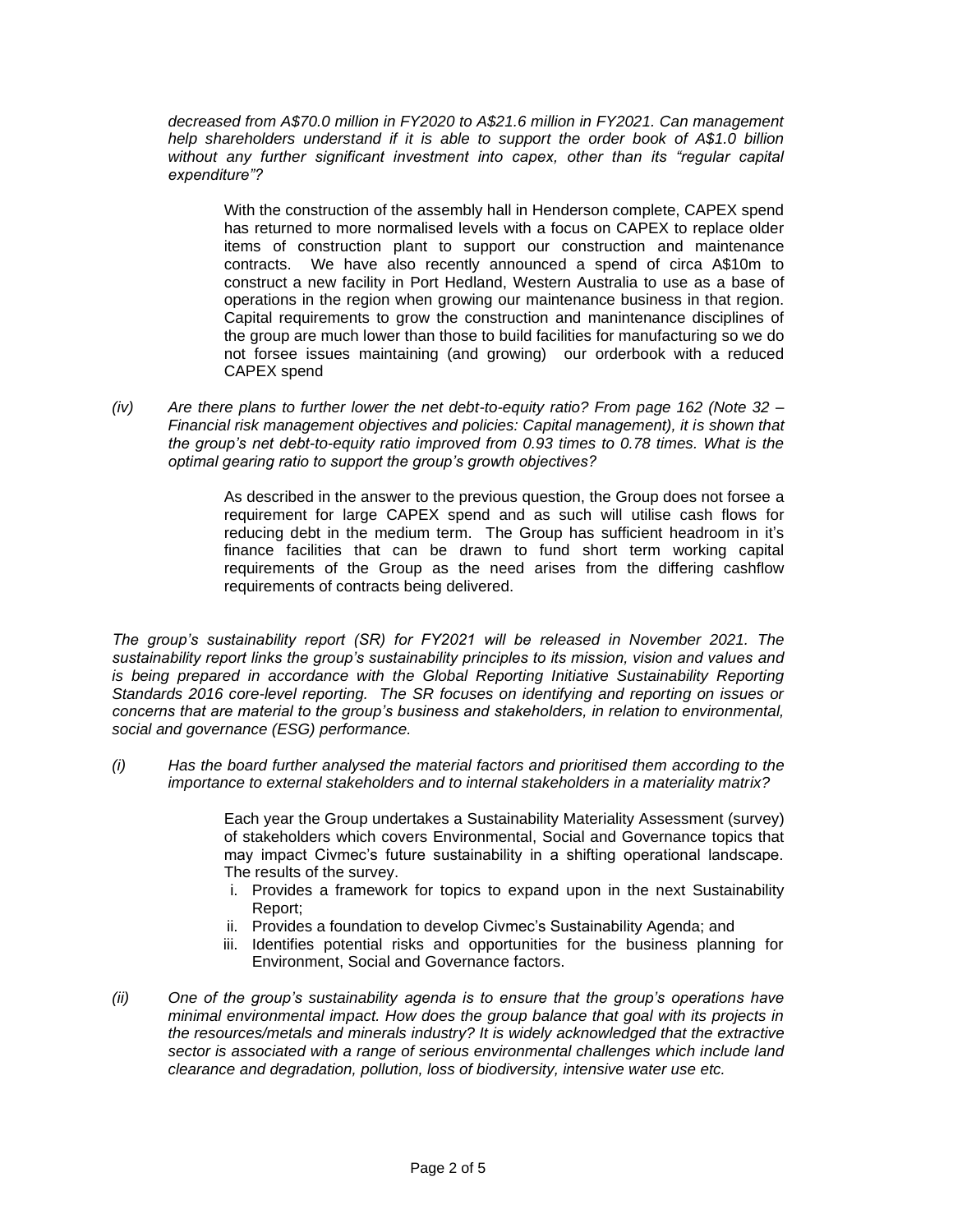The Group is involved in a wide range of projects including infrastructure to encourage pedestrian transport and public transport, process plants to provide lithium for the electrification of transport and components for  $CO<sub>2</sub>$  capture and sequestation. In any activity we do we endeavour to minimise the environmental impact that our operations have on the world.

The Company has an internal committee, that reports to the Board, that focusses on initiatives the Company should take to make its operations more sustainable and minimise the Company's environmental impact.

*(iii) Separately, the group reported that its All Injury Frequency Rate (AIFR) improved to 30 per million hours worked although the Lost Time Injury Frequency Rate (LTIFR) was higher at 0.36 per million hours worked. Has the company reviewed why LTIFR increased? Did the group meet the FY2021 targets (that will be released in the upcoming SR)? Can management elaborate further on the proactive initiatives taken to reduce LTIFR and AIFR? What were the reasons that they diverged in FY2020?* 

> The number of lost time injuries in FY2020 was the same as that of FY2019 however the hours the frequency rate was measured from reduced compared to FY2019, resulting in an increase in the LTIFR for FY2020. The report for FY2021 is currently being prepared and numbers are not able to be released at this time.

*The attendance of directors at board and board committee meetings is shown on page 63 of the annual repor. As can be seen from the table, in FY2021, the executive directors attended the board committee meetings by invitation. It would appear the board committee meetings are attended by all directors, making them the same as board meetings.* 

*(i) Can the board help shareholders understand if it is the usual practice for non-board committee members (i.e. the executive directors) to attend board committee meetings?* 

> As outlined in our report on comporate governance, the Non-Executive Directors have full access to and co-operation from the Company's senior management and officers. They have full discretion to have separate meetings without the presence of senior management and to invite any Director or officer to the meetings as and when warranted.

> The Executive Directors, other Executives of the Group and other management, attend the Committee meetings at the invitation of the relevant Committee Chair in order to answer relevant questions regarding reports prepared for the Committees or on the Group's operations from the Committee Members. We believe that this is common practice with other companies hovever in our case we are being transparent by declaring in our annual report the attendance of those Executive Directors at the Committee meetings.

*(ii) What is the group dynamics at the board committee meetings when the independent directors on the board committee may be reviewing and discussing matters that are related to or affect the executive directors? Such board committee meetings would have included agenda items on interested party transactions, performance assessment,* remuneration of the executive directors and on the audit/financial reporting/internal *controls of the group.* 

> The Independent Directors discuss matters relating to the Executive Directors, both at Committee level without the presence of the Executive Directors, they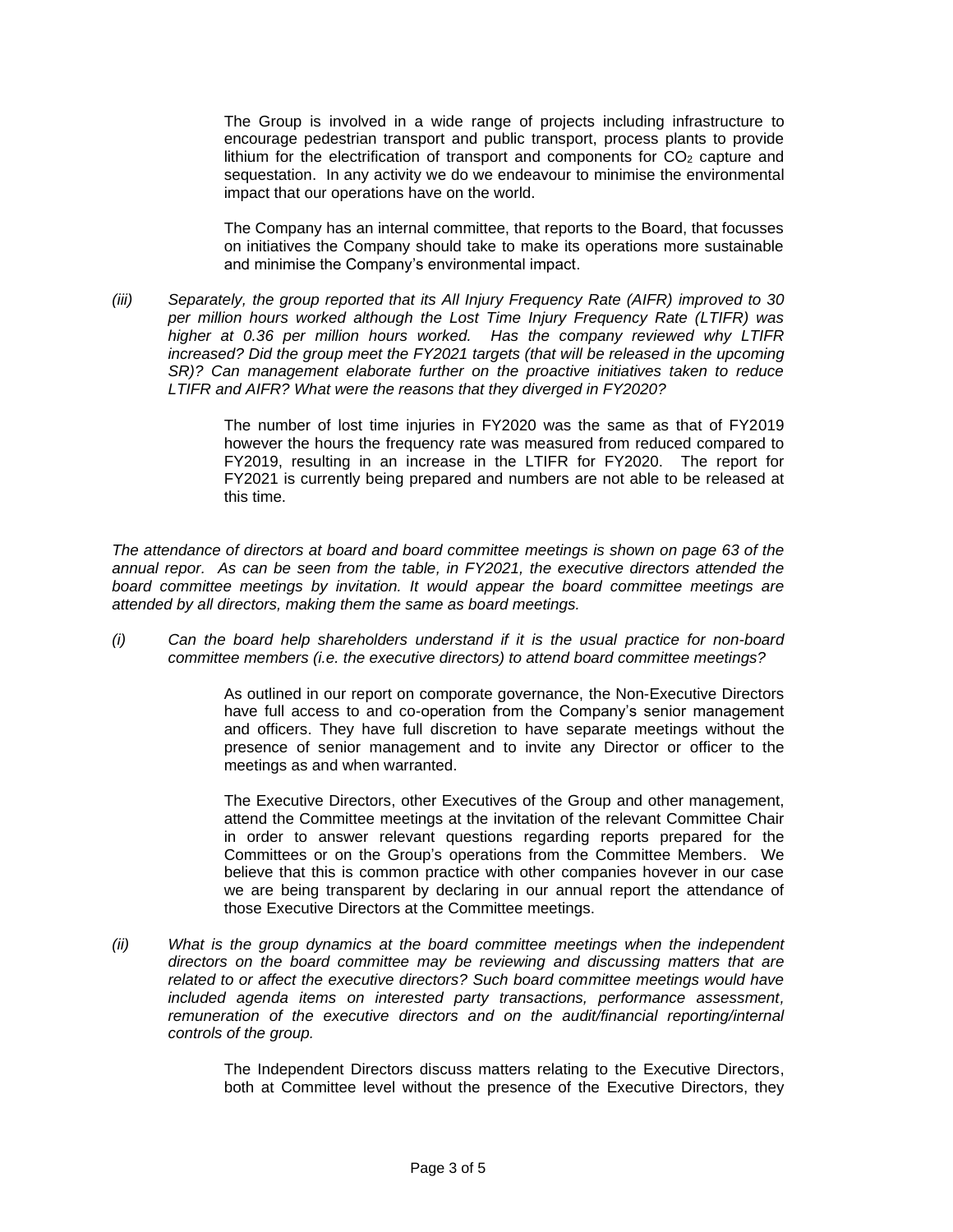also meet with Internal and External Auditors without the presence of Executive Directors.

*(iii) Do the executive directors also actively participate in the discussions during the board committee meetings? If so, how are board committee meetings different from board meetings? Are the committees able to make decisions objectively and independently?* 

> All Directors, Independent and Executive, actively participate in Board Meetings. Board Meetings differ from Committee Meetings in the agenda and scope of the meetings, with Board meetings receiving reports and feedback from the committees and adressing other items not covered in those committee meetings like Group strategy.

*In addition, the company has deviated from Provisions 2.2 and 2.3 of the Code of Corporate Governance 2018 which requires independent directors to make up a majority of the board where the chairman of the board is not independent (Provision 2.2) and for non-executive directors to make up a majority of the board (Provision 2.3).* 

*(iv) Can the board/nominating committee elaborate further on the deliberations it has had for the board to meet the requirements of Provisions 2.2 and 2.3? Has it considered the benefits an additional independent director can bring to the board?* 

> The Nominating Committee and the Board regularly discusses the size and composition of the Board.

> That said, the Nominating Committee and Board is of the view that Board diversity of thought and professional background of Directors brings a range of longer term benefits to the Company more than a majority number of Independent Directors. Collectively, the Executive Directors and Independent Directors bring a wide range of experience and expertise as they all currently occupy or have occupied senior positions in industry and/or government.

> The Board, in concurrence with the Nominating Committee, sees that the current Board and the Board Committees comprise an appropriate balance and diversity of skills, experience and knowledge of the Company, which provides broad diversity of expertise such as accounting or finance, business or management experience, industry knowledge, strategic planning experience and customerbased experience and knowledge who, as a group, provide core competencies necessary to meet the Company's requirements. Further details on the key information and the profile of the Directors including their academic and professional qualifications, and other directorships in other listed companies is set out on related pages of the annual report.